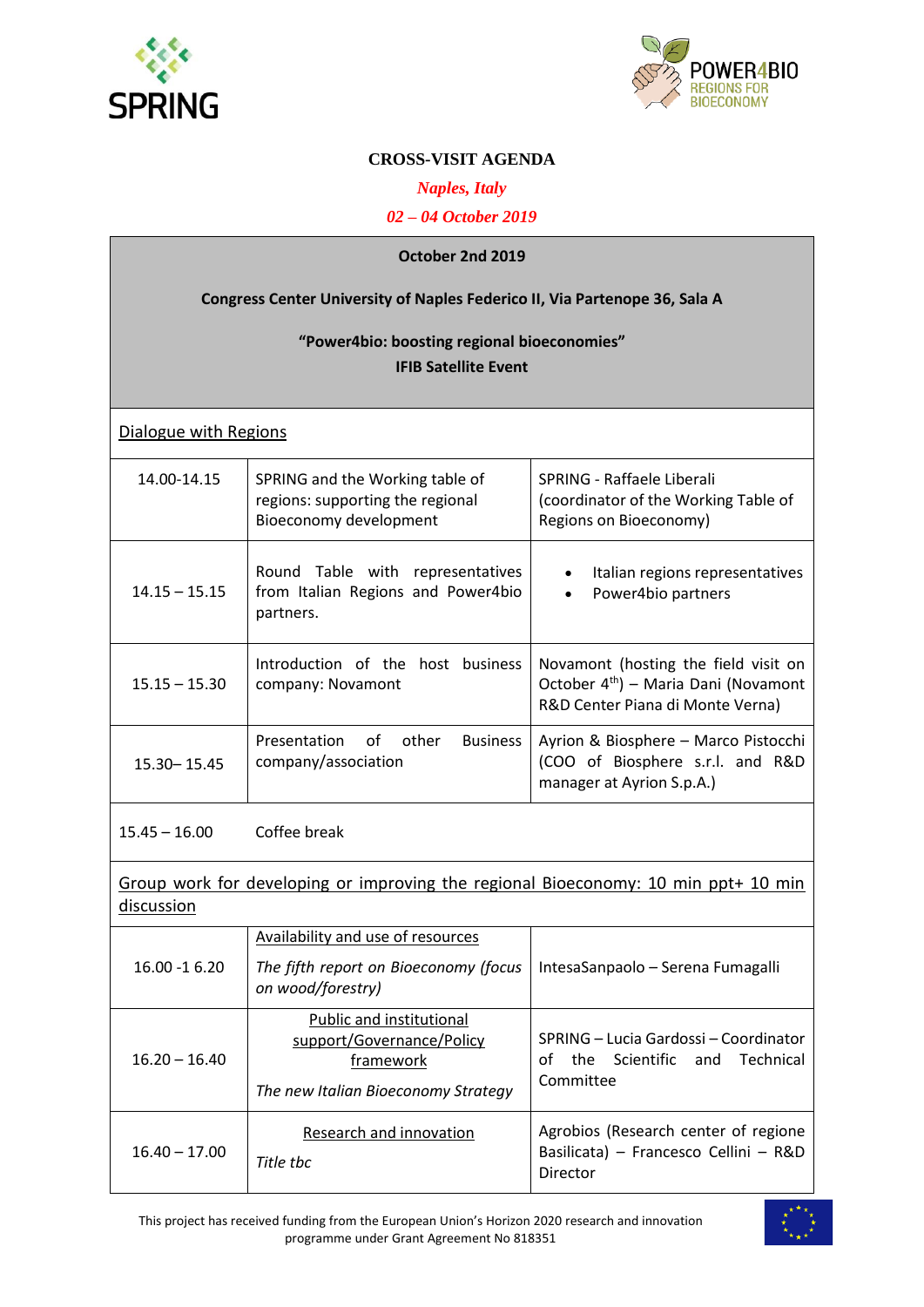



| $17.00 - 17.20$ | Infrastructure and industrial factors<br>Bioplastics: the industrial value chain                                   | Assobioplastiche (Italian association of<br>bioplastics and biodegradable and<br>compostable materials) -<br>Mario<br>Malinconico - Coordinator of the<br><b>Technical Commettee</b> |
|-----------------|--------------------------------------------------------------------------------------------------------------------|--------------------------------------------------------------------------------------------------------------------------------------------------------------------------------------|
| $17.20 - 17.40$ | <b>Transition towards Bioeconomy</b><br>The role of SPRING cluster - Roadmaps<br>for the development of bioeconomy | SPRING-Sara Cantone                                                                                                                                                                  |
| 17.40 - 18.00   | Discussion and Final remarks                                                                                       | From SPRING + P4B partners + all                                                                                                                                                     |

## **20.00: Social dinner**

#### **03 - 04 October 2019**

**Congress Center of University of Naples Federico II, via Partenope 36 IFIB – International Forum on Industrial Biotechnology and Bioeconomy**

03 October, from 9.00 to 18.00

04 October, from 9.00 to 13.00

Program available here[: https://ifibwebsite.com/program/](https://ifibwebsite.com/program/)

#### **04 October 2019**

### **Congress Center University of Naples Federico II, Via Partenope 36, Sala A**

### **The alliance between primary production and Bio-Based Industries for boosting local development (Biobridges Project)**

#### **IFIB Satellite Event**

Biobridges project is organizing a co-creation workshop to ease the dialogue among actors along the value chain (industry, policymakers, consumers, researchers, investors, feedstock providers, etc.) and to highlight challenges and opportunities for the valorisation of local resources in the bioeconomy framework. The workshop runs in parallel with the IFIB morning session of October 4<sup>th</sup>. Registration available here[: LINK](https://forms.office.com/Pages/ResponsePage.aspx?id=FgjCosZ-ekmt7riw9-RSca6ISvVW1XNAu-ZPSLBN2UpUMEowNlZVSENKRURKVldZQjlXVUhDTTRRWS4u)

| $9.00 - 12.00$ | Round table                                                                                                                                                                                                                     |
|----------------|---------------------------------------------------------------------------------------------------------------------------------------------------------------------------------------------------------------------------------|
|                | Speakers:                                                                                                                                                                                                                       |
|                | Angela MONTANARI/Chiara ZURLINI- Stazioni Sperimentale per<br>$\bullet$<br>l'Industria delle Conserve Alimentari, Agrimax project<br>(tbc)<br>"Valorization of agricultural wastes (tomatoes, potatoes, olives and<br>cereals)" |
|                | Ignacio MARTIN JIMENEZ- Fundacion CIRCE, Power4Bio Project<br>$\bullet$<br>"Empowering regional stakeholders for realising the full potential of<br>bioeconomy"                                                                 |
|                | Procter & Gamble (speaker tbc)<br>$\bullet$                                                                                                                                                                                     |

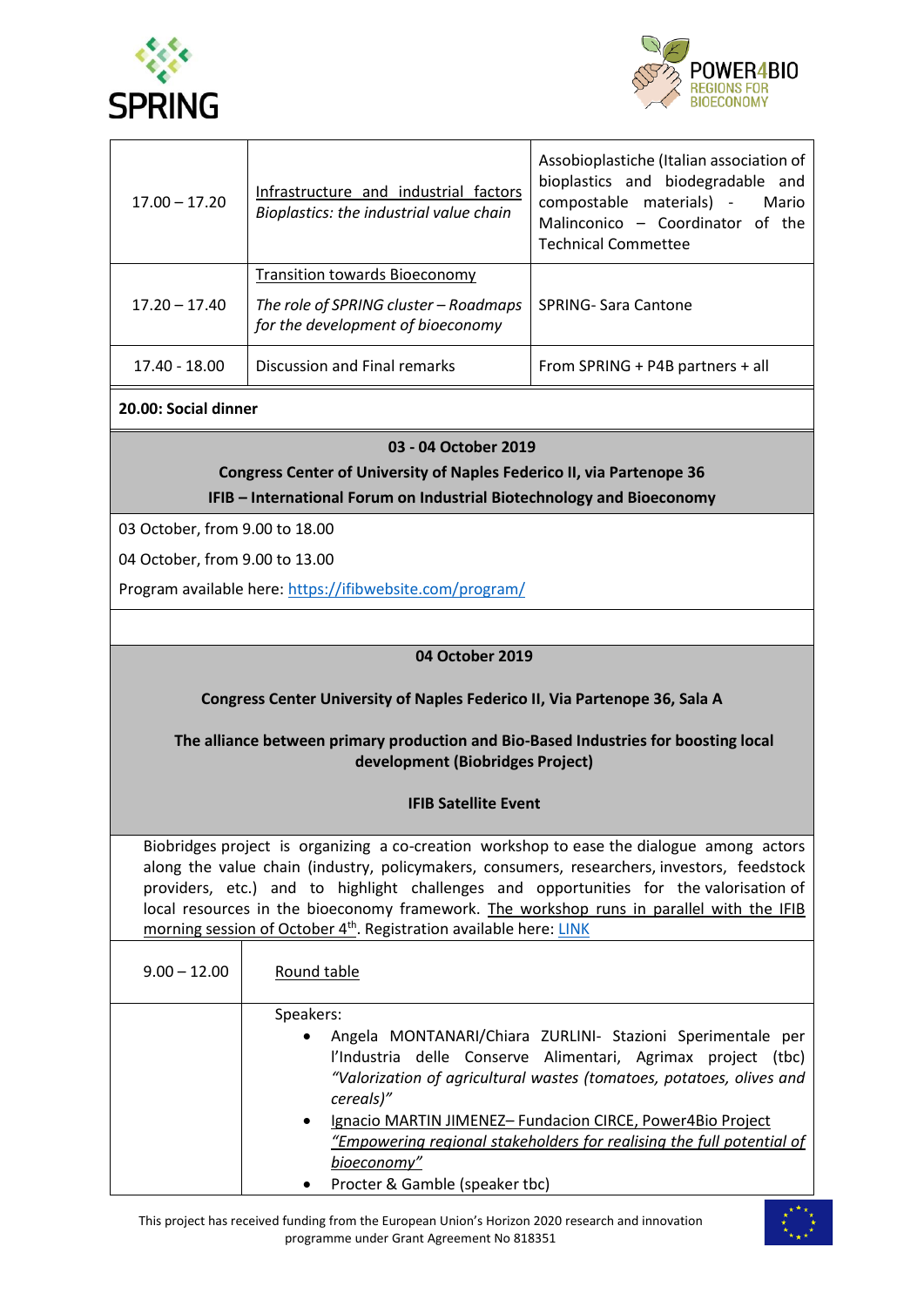



|                                                                            | "Brands commitment for a more sustainable development"<br>Altroconsumo (speaker tbc)<br>$\bullet$<br>"How attract citizens in the definition of new bio-products addressing<br>consumers'expectations"<br>Patrizia CIRCELLI - PNO consultants, Biopen Project<br>$\bullet$<br>"Tools for supporting companies in the bio-based sector"<br>Regione Campania (tbc)<br>"Regional legislation and supporting instruments for<br>the |  |
|----------------------------------------------------------------------------|---------------------------------------------------------------------------------------------------------------------------------------------------------------------------------------------------------------------------------------------------------------------------------------------------------------------------------------------------------------------------------------------------------------------------------|--|
|                                                                            | bioeconomy sector development in Regione Campania"                                                                                                                                                                                                                                                                                                                                                                              |  |
|                                                                            |                                                                                                                                                                                                                                                                                                                                                                                                                                 |  |
| 04 October 2019<br>Site visit: Novamont R&D Center of Piana di Monte Verna |                                                                                                                                                                                                                                                                                                                                                                                                                                 |  |
| 14.00                                                                      | Bus departure to Piana di Monte Verna                                                                                                                                                                                                                                                                                                                                                                                           |  |
| $15.00 - 17.00$                                                            | Visit to Center, feedback session                                                                                                                                                                                                                                                                                                                                                                                               |  |
| 17.00                                                                      | <b>Bus departure to Naples</b>                                                                                                                                                                                                                                                                                                                                                                                                  |  |
| 18.00                                                                      | <b>Arrival in Naples</b>                                                                                                                                                                                                                                                                                                                                                                                                        |  |

# **PRACTICAL INFORMATION:**

- Registration to the cross-visit:<https://forms.gle/nxPKBaYT7X6DvUPE8>

- Registration to IFIB is mandatory for participation:<https://ifibwebsite.com/registration/>

- Participation to the site visit is open to a maximum of 30 people, the access will be based on the registration order. A notification will be sent regarding the availability.

### **VENUE OF THE EVENT**

02 October 2019 – "Power4bio: boosting regional bioeconomies" Congress Center University of Naples Federico II, Via Partenope 36, **Sala A**

03 – 04 October 2019 – "IFIB, International Forum on Industrial Biotechnology and Bioeconomy"

Congress Center University of Naples Federico II, Via Partenope 36

04 October 2019 – "The alliance between primary production and Bio-Based Industries for boosting local development (Biobridges Project)" Congress Center University of Naples Federico II, Via Partenope 36, **Sala A**

04 October 2019 – Site vist to Novamont R&D Center – Piana di Monte Verna A bus will be made available in front of the Congress Center